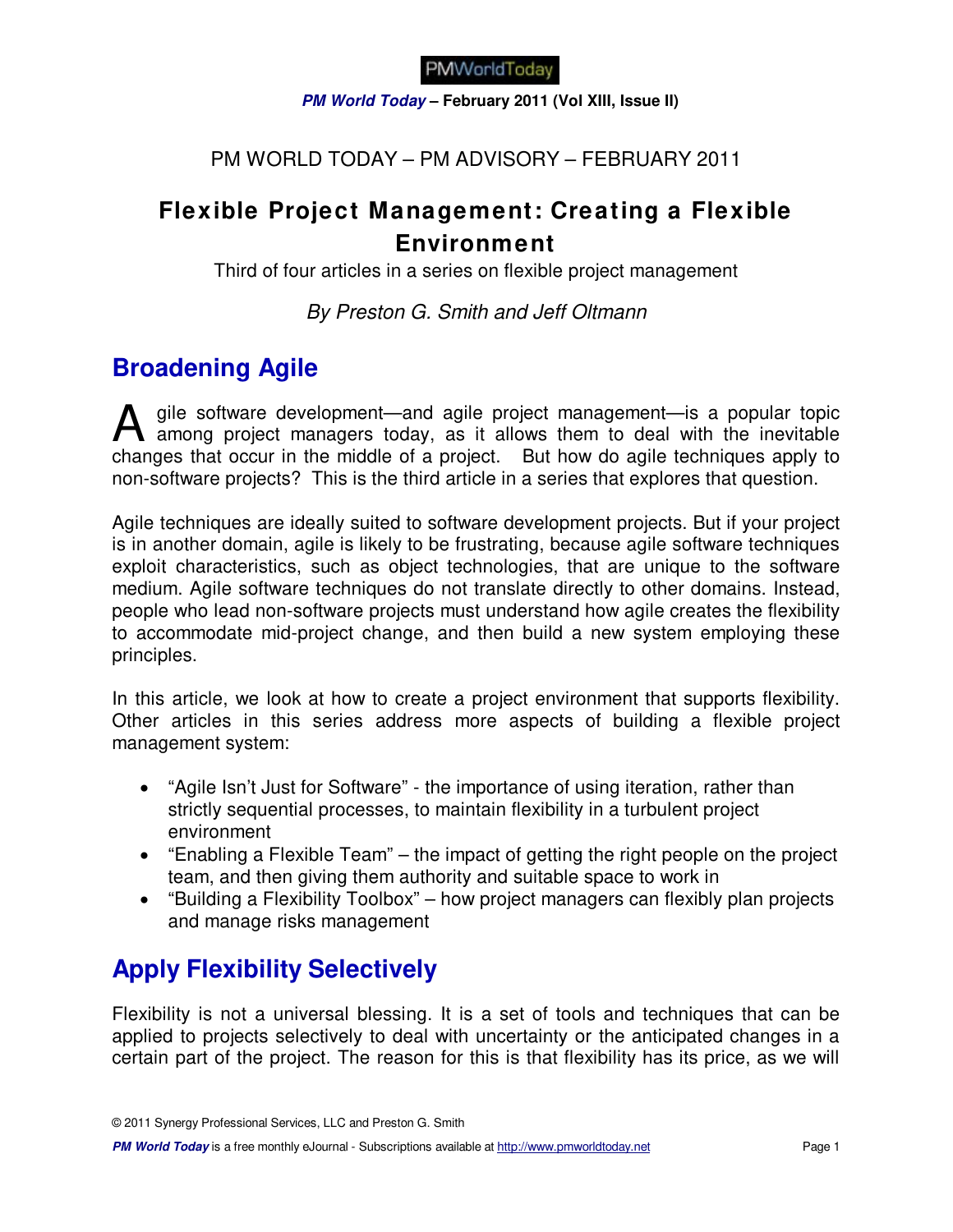

#### **PM World Today – February 2011 (Vol XIII, Issue II)**

discuss below. Consequently, development processes must be adapted to the kind, location, and timing of anticipated changes.

## **Flexibility Pays Off When Change is Frequent**

Many managers are anxious about flexibility because it leaves loose ends, which seem to be open invitations for budget overruns and slipping schedules. We believe that flexibility, when properly applied, actually reduces the range of likely outcomes in a project when uncertainty is involved.

Here is an example. Suppose your firm markets bicycle components and currently you are working on a new wheel hub. There are two styles of hubs for spoked wheels: the so-called "narrow flange," where the hub's overall diameter is about 45 mm (1.8 inches), and the "wide flange" style, which is about 75 mm (3 inches). Popular belief is that wide flanges improve torsional stiffness (beneficial) but, in fact, engineering calculations demonstrate that narrow flanges provide plenty of torsional stiffness, so the extra flange simply adds weight and manufacturing cost. After some initial discussion, the team decides to proceed on this controversial point by applying good engineering judgment and developing a narrow-flange version. This is what the project looks like at this point and this is how it is budgeted and planned:

|                         | Cost      | Time     |
|-------------------------|-----------|----------|
| Develop and test narrow | \$100,000 | 3 months |
| flange                  |           |          |
| Total                   | \$100,000 | 3 months |

About two months into the project, after visiting some bike distributors, marketing decides that wide-flange hubs will sell better so they redirect the project from the narrow-flange plans (which are now sunk costs) so that it now looks like this:

|                                          | Cost               | <b>Time</b> |
|------------------------------------------|--------------------|-------------|
| Develop and test narrow flange<br>(sunk) | \$70,000           | 2 months    |
| Develop and test wide flange             | \$100,000 3 months |             |
| Total                                    | \$170,000 5 months |             |

Now, the project is two months late and \$70,000 over budget. However, when the team encountered this uncertainty, they could have operated more flexibly to avoid most of the project disruption.

In the planning stage, when the uncertainty about the flange arose, the team instead could have flagged it as an uncertainty and kept it open until it was resolved. In this

**PM World Today** is a free monthly eJournal - Subscriptions available at http://www.pmworldtoday.net **Page 2** Page 2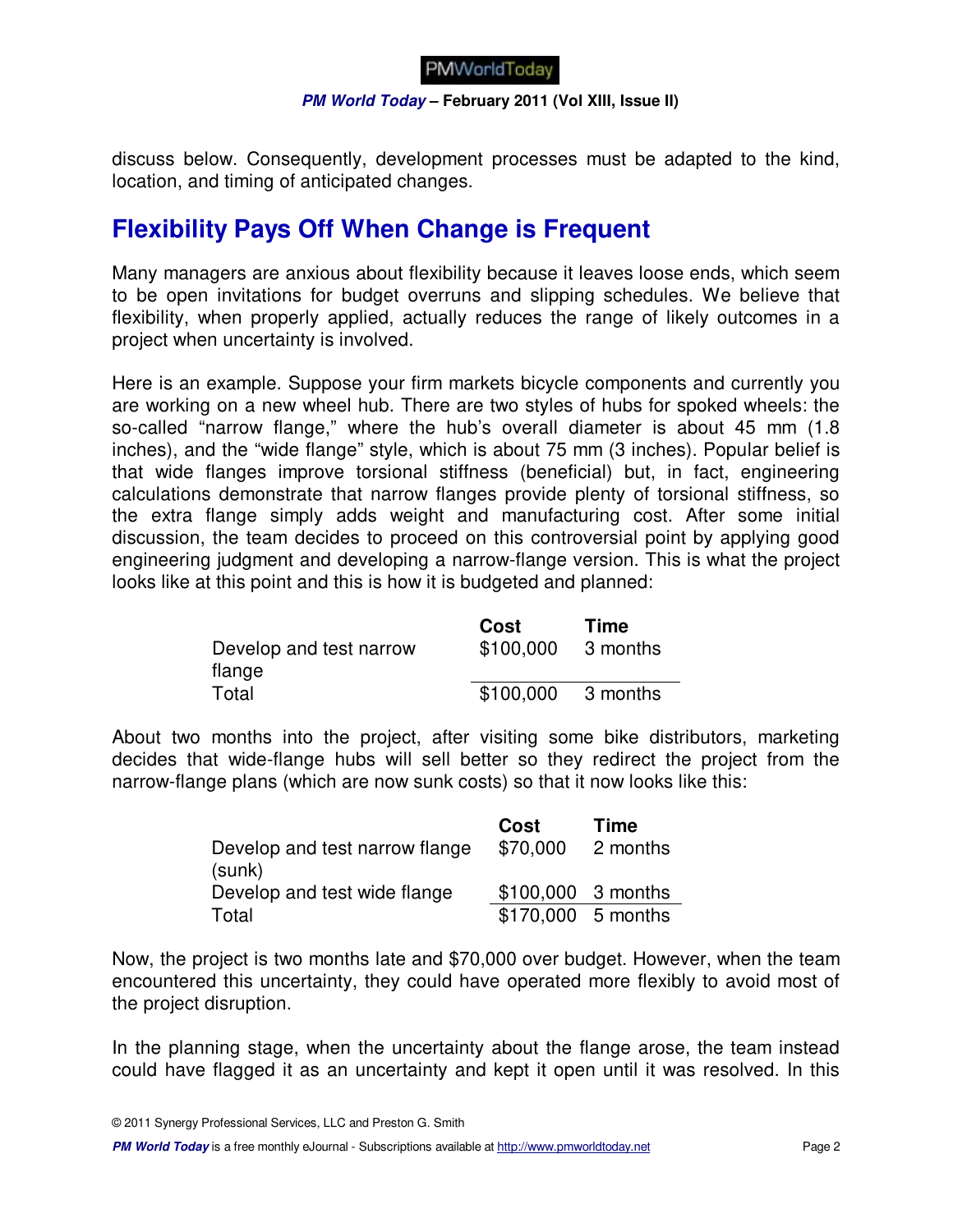#### **PM World Today – February 2011 (Vol XIII, Issue II)**

case, the team could have built prototypes of the two configurations, or simply bought competitive samples of them, and showed them to an assortment of customers, including the distributors. Then, when the market preference became clear, they could have proceeded with one design that would have been final. By delaying the decision on this uncertainty, the project picture now looks like this:

|                                       | Cost      | <b>Time</b> |
|---------------------------------------|-----------|-------------|
| Prototype and exhibit both<br>options | \$20,000  | 0.5 month   |
| Develop and test the preferred        | \$100,000 | 3 months    |
| one                                   |           |             |
| Total                                 | \$120,000 | 3.5 months  |

This approach costs a little more than the first one if the team happens to be lucky and pick the correct option, but is much cheaper than picking the wrong option. This approach also has the advantage of greatly reducing the \$70,000 and 2-month variance in outcomes between the first two pictures. In addition, the project would finish on budget and on schedule, because the prototyping would have been planned into it.

A relatively small upfront investment in prototyping and market research resolved an uncertainty that could have been very expensive later on. The value of this extra upfront insurance premium depends on how likely the uncertainty is. Therefore, the likelihood of uncertainty in your project should influence how and where you apply flexibility tools.

## **Keep Critical Options Open**

Sometimes making decisions early in a project is a good thing, because it increases the number of stable anchor points that the project team can use to make sense out of chaos. Clearly, having many loose ends leads to blown budgets and schedule slippage; however, making decisions early in a rapidly changing environment has an insidious consequence because it may unnecessarily position the project in a tight corner when things inevitably change. An important part of building and maintaining flexibility is to keep open options that might change, which tends to run counter to the way project managers think and are expected to act. Project managers are usually paid to make decisions and to prune unnecessary paths, which seems to lead to greater certainty in their projects. Fortunately, there is a middle ground, called the "last responsible moment," which allows project managers to establish sufficient stable anchor points by making early decisions, while deferring other decisions to retain maximum flexibility.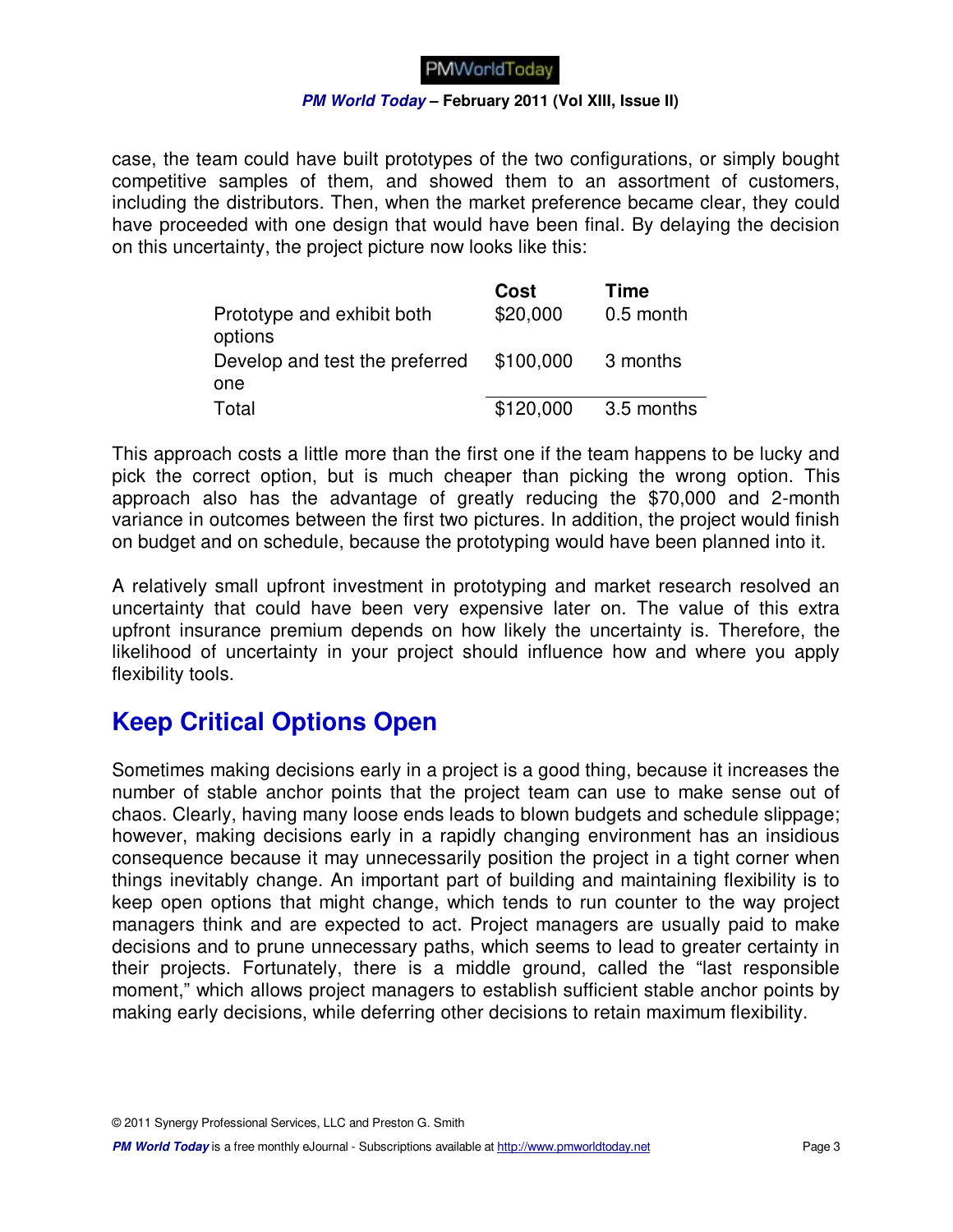**PM World Today – February 2011 (Vol XIII, Issue II)** 

# **The Last Responsible Moment**

This is a technique for identifying and keeping options open on critical decisions that might change later, such as the decision on hub flange-width, as discussed earlier. To use the last responsible moment technique, a project manager follows four steps:

- 1. Identify a decision that is uncertain at the moment and that might change later as new information arises
- 2. Determine when this decision will have to be made to avoid incurring great consequences
- 3. Schedule this point as the last responsible moment for this decision
- 4. Start collecting information to help make a better decision by the time its last responsible moment arrives

Several conditions can determine when the last responsible moment occurs, such as an important option expiring or project cost rising abruptly at a certain point if the decision is not made (see Smith below, p 155); usually, the last responsible moment is the earliest time out of all of these conditions.

The last bullet above is critical for distinguishing the last responsible moment from procrastination. Procrastination is simply being lazy about making a decision—putting it off because this is the easiest thing to do. In contrast, the last responsible moment is an active process in which you are busy collecting information so that you will be as ready as you can be when decision time arrives.

Making decisions in this way has two benefits. The first is flexibility. By definition, carrying a decision until its last responsible moment is not expensive, and it provides you with opportunities to change direction as late as possible without incurring unreasonable costs. Second, delaying a decision in this way allows you to make a better decision when the time comes, because when you make the decision, you will be working with the freshest, most complete information available for making it.

# **Endpoint**

Here are the essential points to remember:

- Flexibility has costs as well as benefits, so apply it only on projects—or parts of projects—where you anticipate change.
- $\bullet$  The cost of flexibility is much lower than the cost of an 11<sup>th</sup>-hour project change.
- Actively open, maintain, and close options as you reassess your project's areas of uncertainty.
- In areas of uncertainty, make decisions at the last responsible moment.

© 2011 Synergy Professional Services, LLC and Preston G. Smith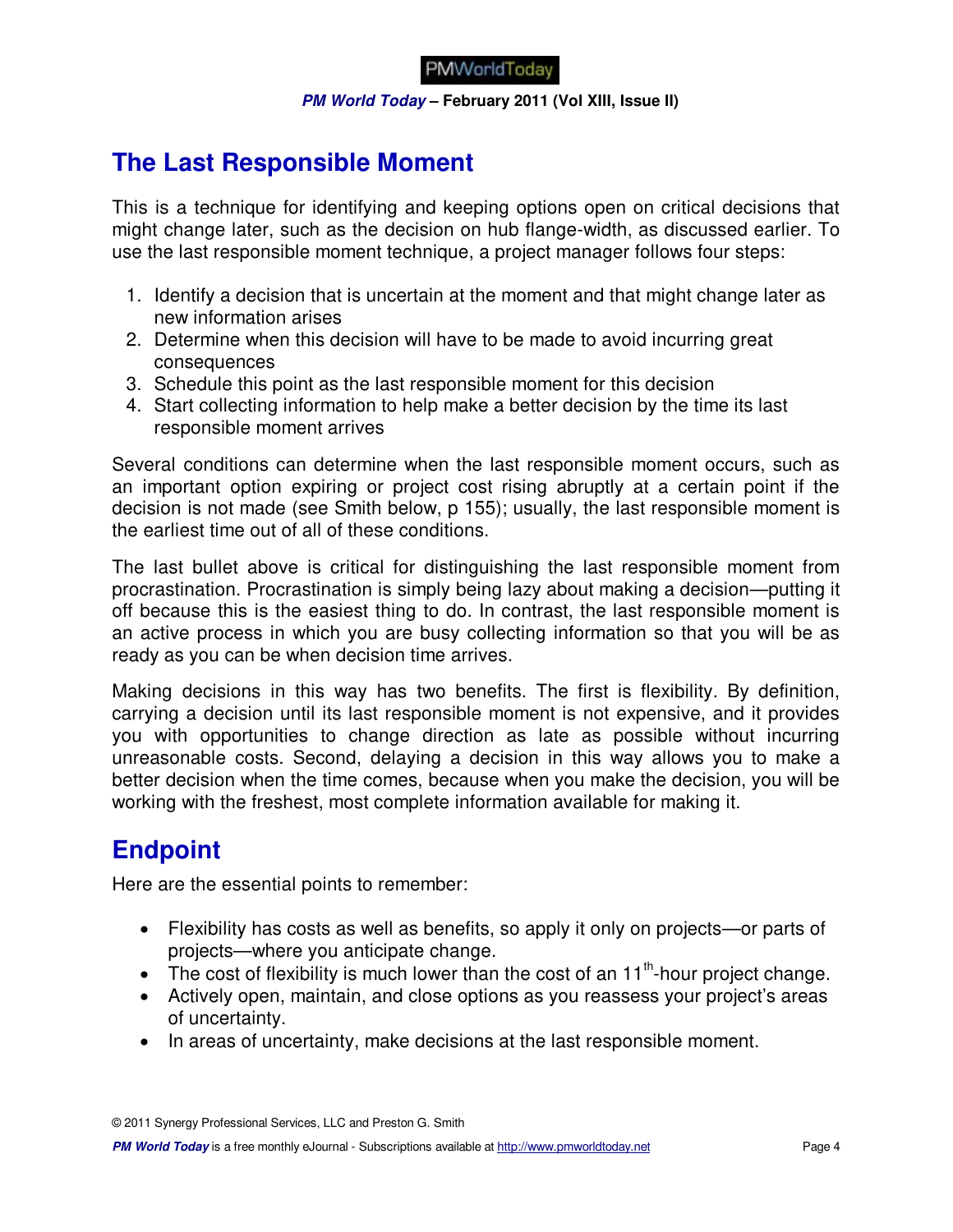#### **PM World Today – February 2011 (Vol XIII, Issue II)**

The upcoming final article in this series will address areas of project management that must be handled differently in a turbulent environment: project planning and project risk management.

## **Further Information**

Brandt, Jobst. The Bicycle Wheel (Third Edition). Palo Alto: Avocet. 2002. pp. 61–62.

Smith, Preston. G. (2007). Flexible Product Development. San Francisco: Jossey-Bass.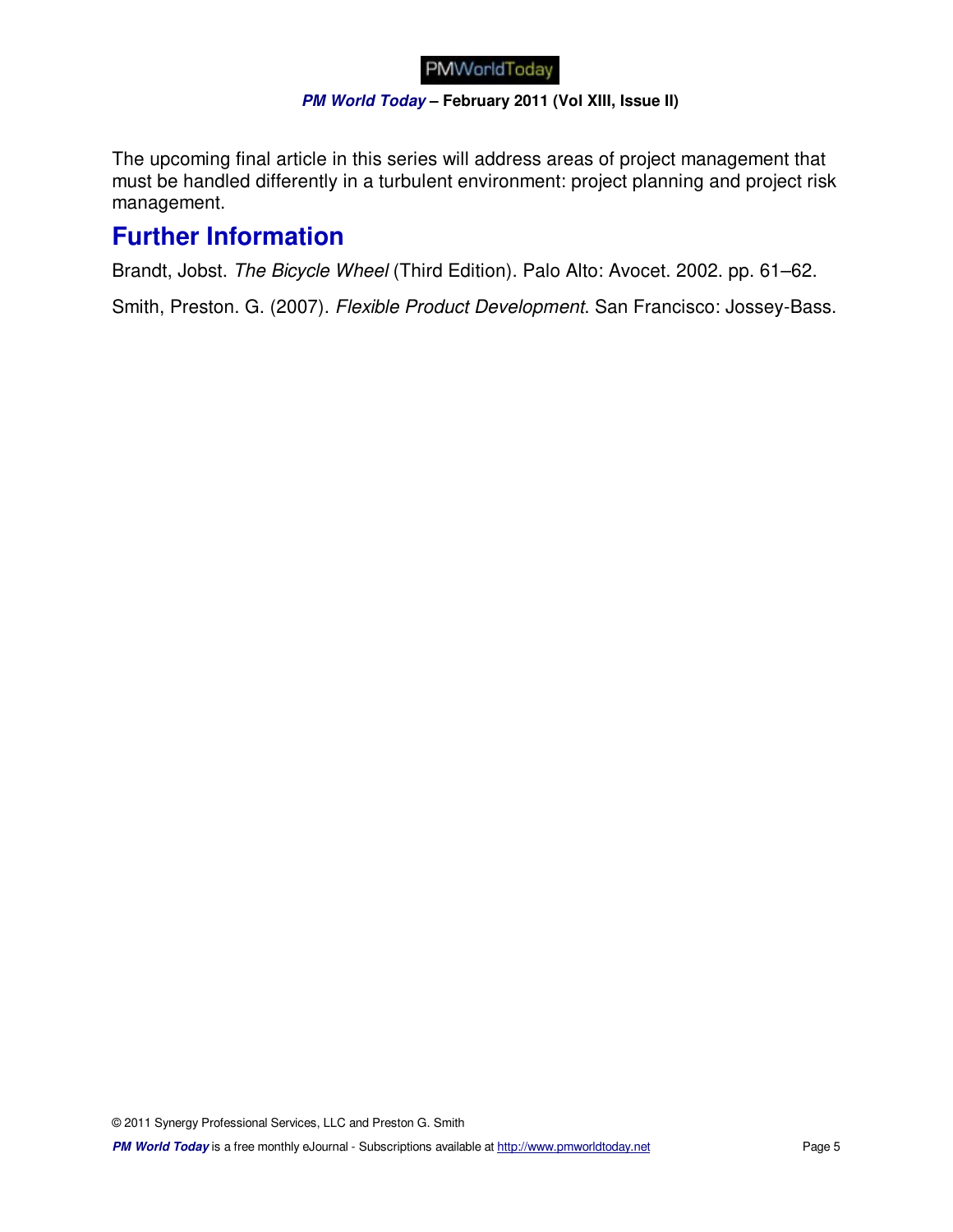#### **PM World Today – February 2011 (Vol XIII, Issue II)**

 **About the Authors:**



### **Preston G. Sm ith**

Author



Preston is principal consultant at New Product Dynamics in Portland, Oregon (www.NewProductDynamics.com). He has specialized in responsive product development for 25

years and is coauthor of the time-to-market classic, Developing Products in Half the Time. His book, Proactive Risk Management, won the PMI David I. Cleland Project Management Literature Award for 2003 as the best piece of project management literature published in 2002. More recently, he has combined his involvement in the agile software development community and the rapid prototyping community with other sources to create this material on flexibility and the book, Flexible Product Development. For more on flexibility, see FlexibleDevelopment.com. Preston is a Certified Management Consultant and holds an engineering PhD from Stanford.



### **Jeff Oltm ann, PMP**

Author



**Jeff Oltmann** is principal consultant at Synergy Professional Services, LLC in Portland, Oregon (www.spspro.com). He is also on the graduate faculty of

the Division of Management at Oregon Health and Science University. His specialties include strategy deployment, operational excellence, and project portfolio management. Jeff is a seasoned leader with over 20 years of experience managing successful technology programs. He ran the Program Management Office (PMO) and a \$60M project portfolio for IBM's xSeries development facility in Oregon. Jeff's hands-on program management experience includes program budgets over \$100M and worldwide cross-functional teams of over 100 members. You can contact him at jeff@spspro.com or read previous articles at